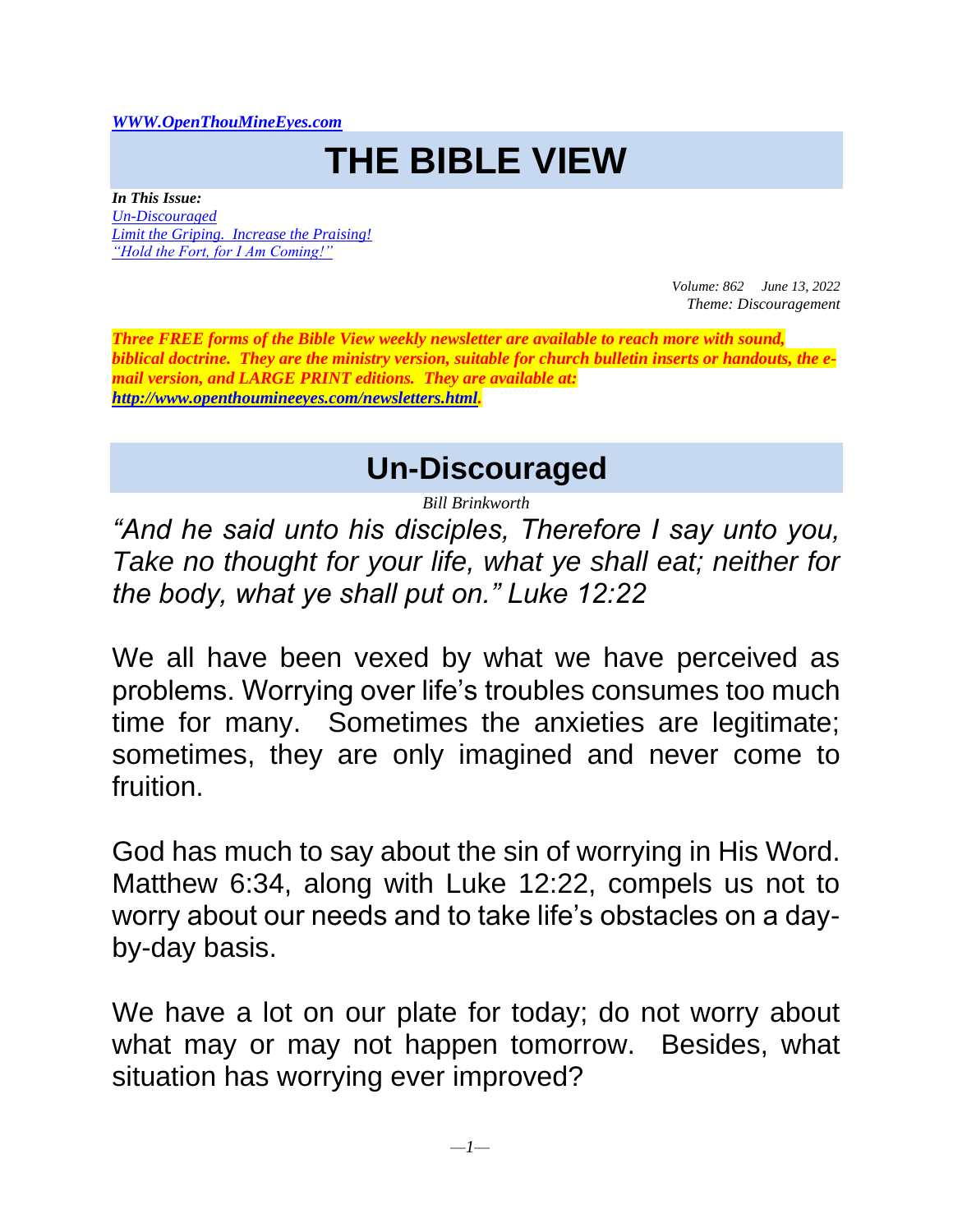*"Take therefore no thought for the morrow: for the morrow shall take thought for the things of itself. Sufficient unto the day is the evil thereof." Matthew 6:34*

Looking at all the possible challenges that could happen on another day is very frustrating. I remember the same feeling when told to weed a 40-foot garden when I was younger.

My mother gave me the chore of weeding a backyard flower patch. I worked a short time and then looked to the end, where I was to finish. It seemed so far away and impossible.

I worked a little more and then looked to the far end. I felt I would never get finished and that it was almost a hopeless task that would never be completed.

Then I came up with a different strategy. Instead of looking at the whole task, I looked no further than two feet in front of me.

Looking up, I saw my short goal and weeded hard to reach it. When I achieved that mark, I looked up two feet further and made that my next mission.

Never did I look to the end again. I kept making short commitments.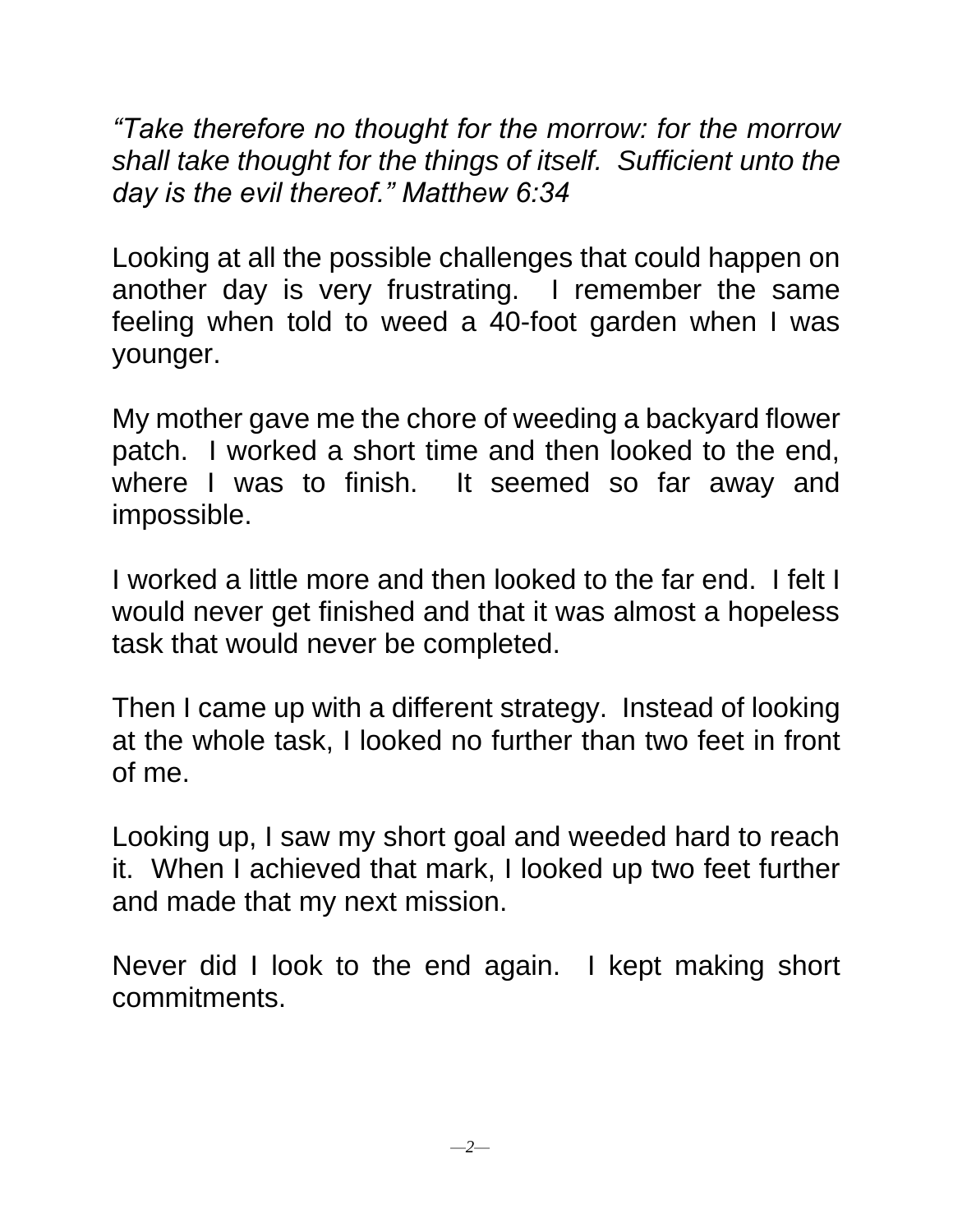I do remember at one point, which did not seem that long after starting, where I did permit myself to look back at where I had started.

The beginning point was far, far behind me. I did accomplish something. I was beginning to realize that the task was obtainable.

Again, I returned to my two-foot tasks. Before long, my next look at the two-foot objective made me realize it was the end.

Small bites at the task and not fretting over the overall picture made the job seem faster to complete and less agonizing. I learned from that chore to set shorter goals and keep plodding at them until the main goal was reached.

Life has many challenges that we will face. God does not give us more than we can handle. Be concerned with what God gives us to do today. When tomorrow comes, he will also give us the grace to meet the challenges we face on that day.

**"Anxiety springs from the desire that things should happen as we wish rather than as God wills."** *— Author* 

*Unknown*

## **Limit the Griping. Increase the Praising!**

*Bill Brinkworth*

<span id="page-2-0"></span>One reason people should daily read their Bible is to understand how to handle even the "little" problems. In II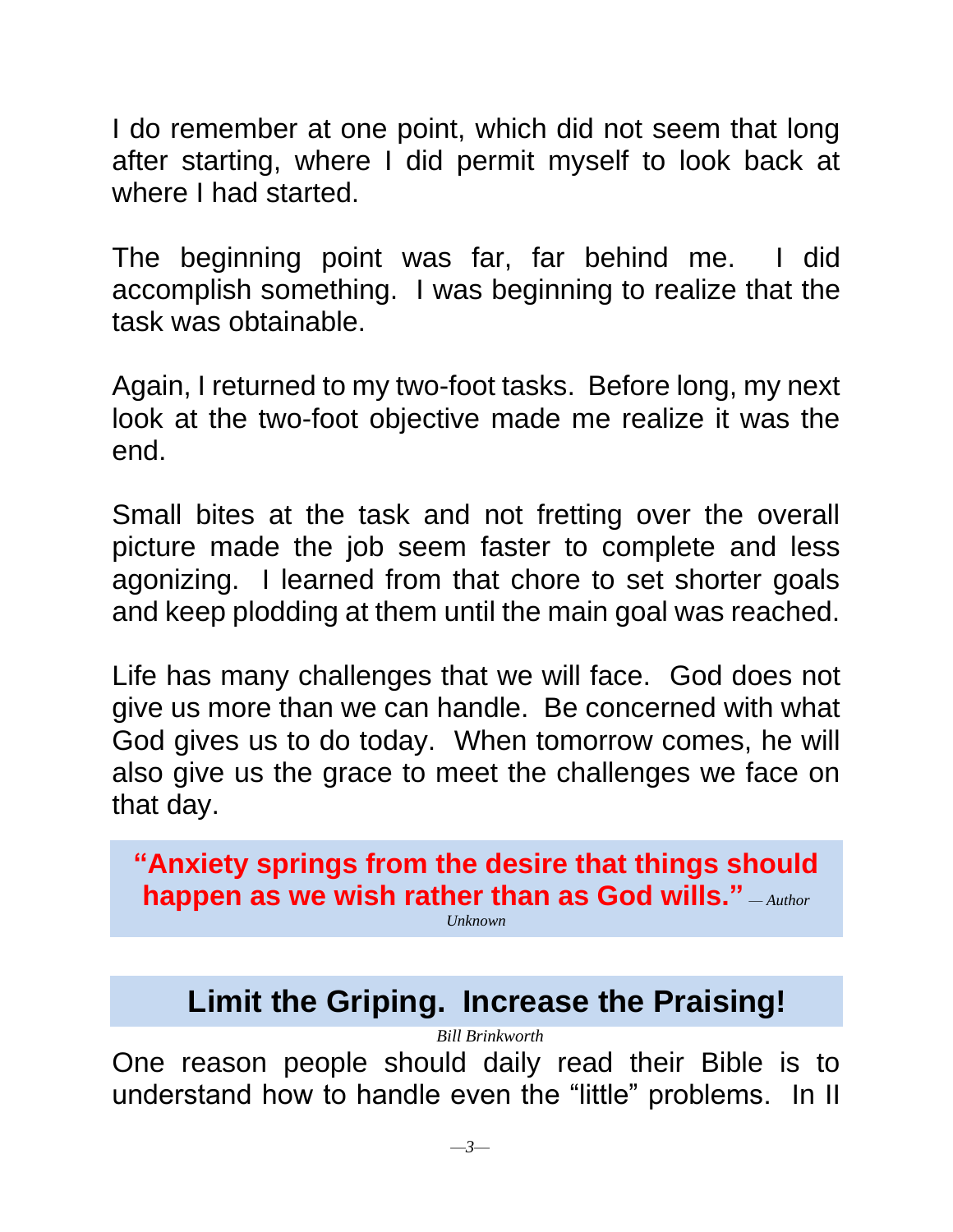Corinthians 2, we read that Paul learned a principle from experiences and shared it with his Corinthian friends. He did not want them to learn the same lesson he did the hard way. What he realized can be known by today's Christians when the situation is also faced.

*"But I determined this with myself, that I would not come again to you in heaviness. 2 For if I make you sorry, who is he then that maketh me glad, but the same which is made sorry by me?..."*

*II Corinthians 2:1-4*

There is time to share one's problems with friends and acquaintances, but it is not all the time! Paul learned that if he griped, complained, and shared all his sorrows all the time, there would be consequences. When it came time for his friends to encourage him, none would be left to help him (II Corinthians 2:1-4). They would all be too sorrowful and discouraged to console him.

Everyone knows a constant griper. They complain about their job, parents, finances, politics, and much more.

After the grumbler shares their load of concerns and worries, their friends will often be depressed and discouraged. The source of the complainer's "pick-me-ups" will be sadder than the complainer. There will be no one to encourage the person when he needs it.

After a while, many listeners soon realize that listening to the other person's moaning and groaning gets them so depressed that they avoid being around that person. The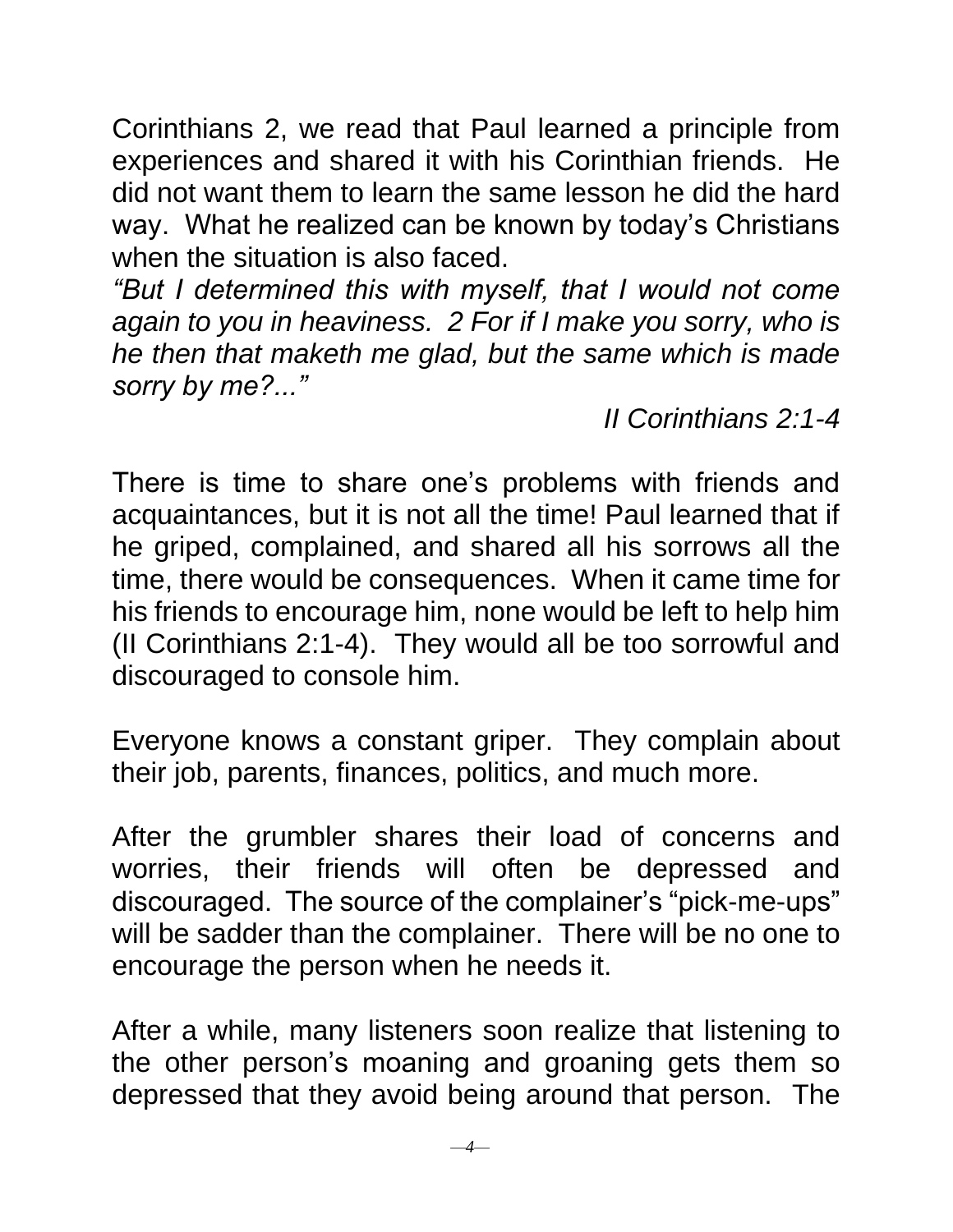complainer's problems increase when his circle of confidants is ducking for cover when he comes around.

Constant complaining grows tiresome to some. It does more damage if the griper is a Christian.

When a Christian is heard grumbling, it also sends a message to the listener. It leaves an impression to the complainee that God cannot handle the person's problems. The person appears defeated because God seemingly could not help them in their situation. That is not the message that anyone should intentionally want anyone to learn. Does that mean one should "hold it in" all the time? No, it is a consideration that should be weighed when negative comments are spoken.

If more gave their difficulties and trials to God, there would be less need to be running to people to share one's troubles. God desires to be our first source of defense, not our last. Go to Him instead of spreading ideas that God is limited in areas of help. One can then share the goodness of God by telling others how the Lord delivered and helped them. God can help anyone with anything!

**"Pelopidas, when informed that the number of the enemy was double that of his army, replied, "So much the better. We shall conquer so many the more." His confidence and positive outlook were more encouraging than a thousand spears**."

*— Author Unknown*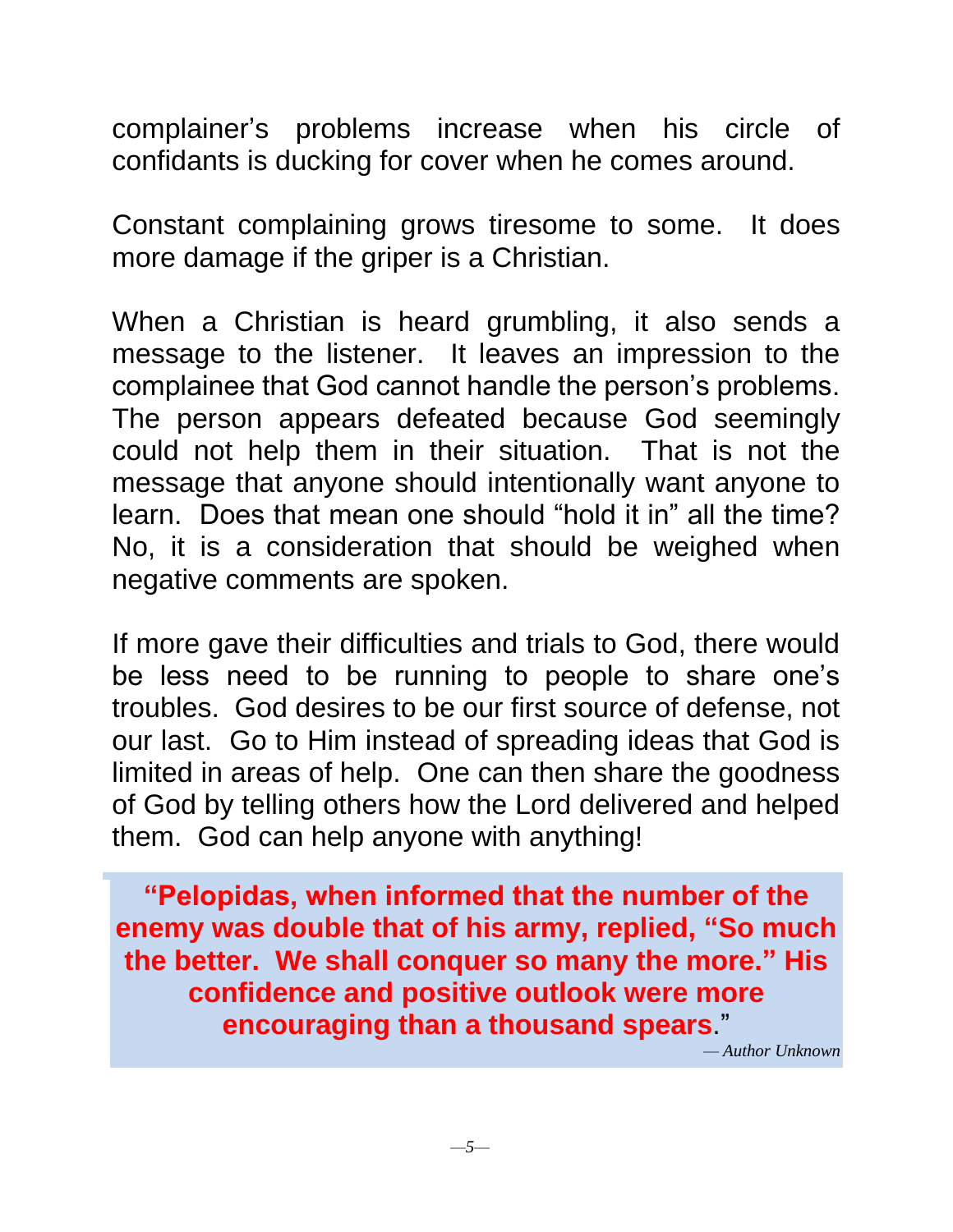## **"Hold the Fort, for I Am Coming!"**

*D. L. Moody*

<span id="page-5-0"></span>I am told that when General Sherman went through Atlanta towards the sea, he left in the fort in the Kennesaw Mountains a handful of men to guard some rations that he brought there.

General Hood got into the outer rear and attacked the fort, driving the men in from the exterior works into the inner works. For a long time, the battle raged fearfully.

Half of the men were killed or wounded. The general, who was in command, was wounded seven different times. When they were about ready to run up the white flag and surrender the fort, Sherman got within fifteen miles. Through the signal corps on the mountain, he sent the message, "Hold the fort. I am coming. W. T. Sherman." That message fired up the soldiers' hearts, and they held the fort until reinforcements came. The stronghold did not go into the hands of their enemies.

Mr. Bliss wrote a hymn entitled, "Hold the Fort for I Am Coming." We need to hold our "fort" and not give up serving the Lord. Our Saviour is in command, and He is coming.

> Ho! My comrades, see the signal Waving in the sky! Reinforcements now appearing. Victory is nigh!